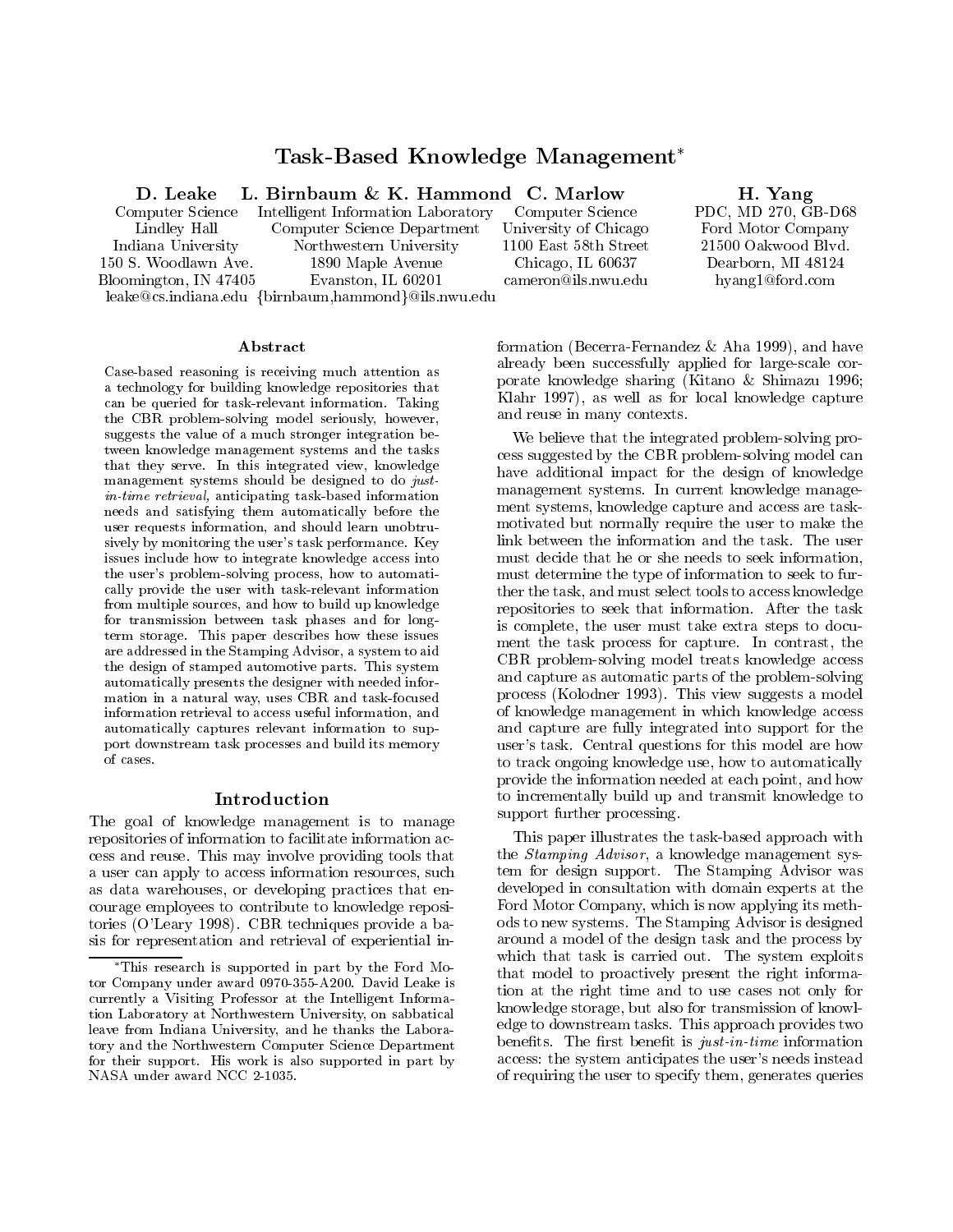to relevant information sources, and provides the information in a format that meshes with the user's own conceptualizations of the task at hand. The second benefit is that, as the system tracks information needs, it can incrementally collect useful information to build up case representations both for long-term storage and as a medium for communicating information to downstream tasks. This facilitates the current task processes and supports the growth of system knowledge.

# Supporting Feasibility Assessment

Task-based knowledge management requires an analysis of the tasks to support and the information products they produce. Our testbed domain is the design of stamped metal parts (e.g., hoods and fenders) for automobiles. The design of such parts depends on a combination of styling considerations and practical considerations (such as aerodynamics and structural requirements) for the finished part, and practical constraints on stamping particular shapes.

In the part design process, manufacturing engineers interact with design engineers to ensure the manufacturing feasibility of the parts being designed. Manufacturing engineers do a feasibility study to assess potential difficulties in the formability of the parts and other design issues, and evaluate projected costs to improve production efficiency and ensure the best possible design. Their feasibility judgments are made mainly on the basis of part geometry and material properties. For example, some shapes are difficult to make because of the stretchability of metal; some flange shapes will result in unpredictable "springback" of the metal towards its original shape after stamping. A feasibility engineer identifies problems and proposes part modifications to the design engineer, who revises the design or justies the problematic decisions in an iterative cycle.

Feasibility engineers report that prior experiences often play an important role in their judgments. Consequently, a primary focus of our system is to provide the feasibility engineer with access to prior experiences, both to help in locating problems and to help in finding solutions. At the start of the project, the Ford Motor Company had already captured paper records of issues and decisions and had gathered initial "seed cases" in a database.

The Stamping Advisor supports the analysis of a design by first retrieving similar previous parts that suggest potential issues, and providing the part descriptions, issue descriptions, and descriptions of their resolutions to the feasibility engineer. It uses the information about prior issues to automatically generate queries to retrieve web-based information relevant to those issues, searching on-line Ford manuals. Its final product is the report that the feasibility engineer provides downstream at the end of feasibility analysis.

# Fitting Case Presentation to Reasoning

In order to integrate information presentation with user problem-solving, task-based knowledge management systems must provide their information in a way that fits the user's reasoning process. Interviews with feasibility engineers established that one of their reasoning styles is to sequentially scan the CAD image of a stamped part, moving around the border looking for potential issues. As they scan the image, they are often reminded of problems affecting similar parts in the past. The Stamping Advisor augments their memories: Given a new part to analyze, it automatically retrieves cases for parts with similar characteristics. The indexing process is described in (Leake et al. 1999).

The system presents case information by superimposing issue summaries on the CAD image being examined, grouping cases according to the regions they concern. To provide a rapid indication of problem areas, summaries are color-coded according to the severity of issues they involve, with green for regions where prior cases support feasibility, yellow for limited problems, and red for more serious problems. Figure 1 shows an issue summary screen.

To examine the cases relevant to a particular region, the engineer can click on the summary box to see the associated case information. As shown in Figure 2, a window appears with information about issues in prior parts that have similar regions. These can be selected to view how they were resolved.

#### Focusing Search for Extra Information

The Stamping Advisor also exploits the task context to automatically generate queries for useful information to supplement the case library and help explain the signicance of case features. For example, when feasibility engineers examine problems and determine fixes, they refer to Ford's engineering rules and on-line \best practices" documents (e.g., for style guidelines and for ways to reduce manufacturing costs). One of the goals of the Stamping Advisor project is to provide a framework for satisfying task-based information needs from traditional on-line sources as well as cases. It does this extracting relevant features of the current design and prior problem cases and using them to generate task-relevant queries to a standard search engine indexing on-line references. We have indexed Ford's online manuals with the commercial search engine Verity, but the approach applies to any search engine.

When the engineer selects a potential problem from a retrieved case to examine, the Stamping Advisor extracts information from the current design to describe the part being designed, and from the problem case to describe the issue being considered. This information includes the type of car, type of part, and region currently of interest, as well as the problem pointed out by the retrieved case. It uses this information to automatically generate a focused query aimed at retrieving information relevant to the type of part and problem.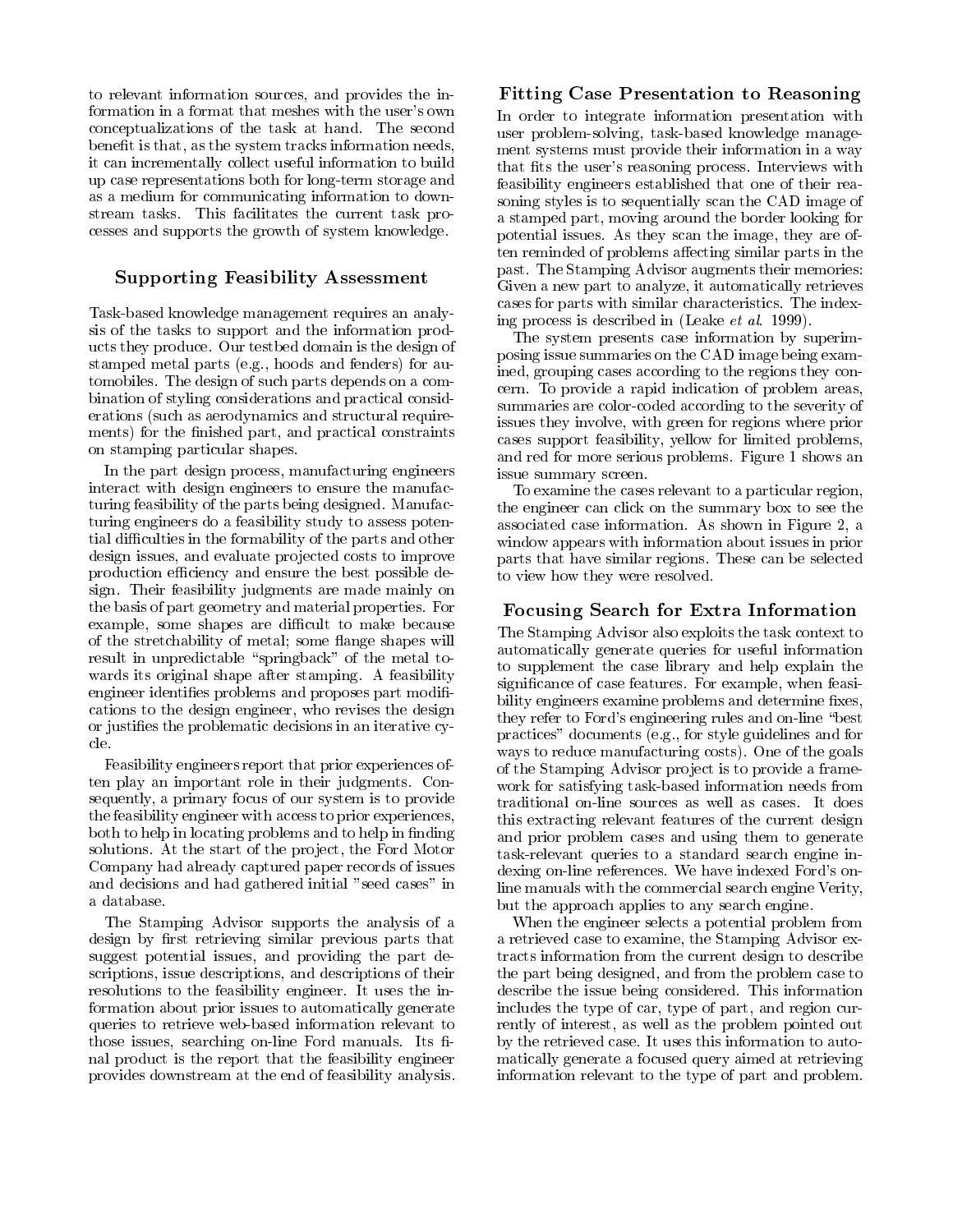

Figure 1: Screen image from the Stamping Advisor's issue summary screen for a fender design.

The system presents the query to the user, as shown at the bottom of Figure 2. The user can initiate search, based on the system-generated description of the part involved, of the problem involved, or of both. The user may also edit the query as desired (e.g., to compare the problem with the same type of problem affecting a different line of car). The query generation capability enables the system to automatically supplement case knowledge with task-relevant information from additional networked knowledge sources.

## Integration Across Tasks

In addition to providing information to support the feasibility engineer's task, the Stamping Advisor supports the incremental capture and sharing of information across tasks. In our view, each design phase should automatically access information about the previous steps in the design process to provide context for current reasoning, and should produce products that can be used by the reasoning processes downstream. The downstream process from feasibility assessment is evaluation of the final design. At the close of the feasibility assessment process, the system generates a Final Report Document to aid other design team members who need to understand or evaluate the feasibility engineer's work. In our model of the evaluator's task, downstream team members need to know (1) the part being examined, (2) the issues considered, (3) how they were disposed of, and (4) the prior parts providing evidence relevant to the issues and decisions. Prior to this system, all this information was collected manually. The information in parts 1, 2, and 4 is now collected automatically as the Stamping Advisor is used. The information in 3 is entered by the user, requiring no more effort than the effort already involved in the manual process of writing out suggestions for changes.

## Case Capture and Transmission

The information in the Final Report Document is used for two purposes. The first is knowledge transmission: it is the information product of the feasibility analysis process and is sent on automatically to the evaluation phase. The second is to add to the case library: It contains the information needed for a new case.

In general, we believe that knowledge management systems should build cases by establishing a growing record, in which information is added at each step and the cumulative record is made available to each downstream process. For the part design process, for example, information used to characterize part designs in the CAD system (e.g., model, year, and part number, and a pointer to the CAD file), provides an initial record of the design. The next step, feasibility analysis, identifies issues and revisions to add to this record. Finally, the evaluation step adds overall results. This could be augmented with the capture of relevant information from the shop floor as well  $(e.g.,)$ reporting unanticipated problems). This provides a natural means for adding to the case library. In addition, if most of case capture is automatic and user inputs are controlled (e.g., though menus), the representation of cases can be standardized, increasing the reliability of future retrievals.

## Principles from the Project

The Stamping Advisor illustrates five principles for integrating CBR into design support tools, and, more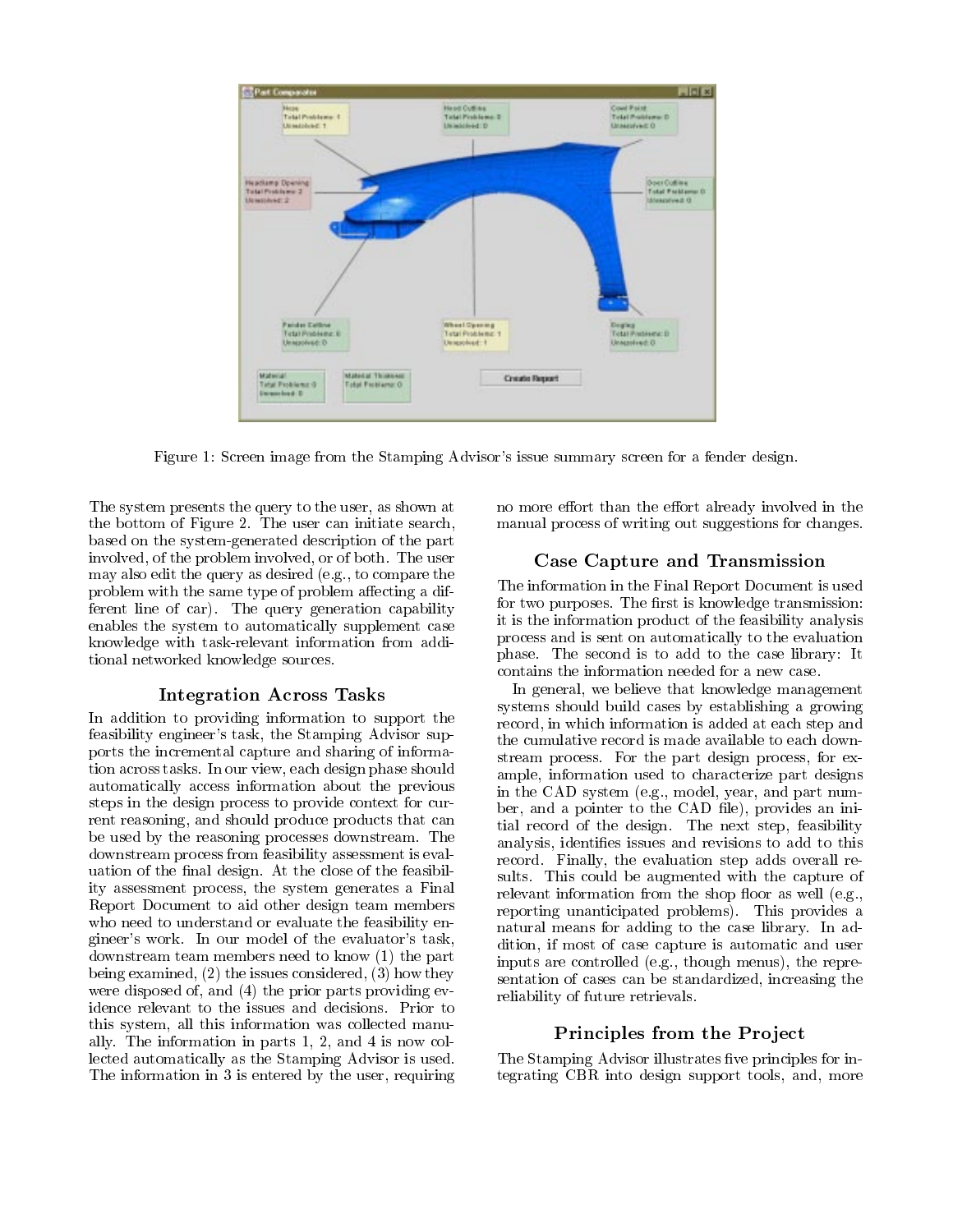| <b>Meadling Opening Detail</b>                                        |                                     | $-1$                     |
|-----------------------------------------------------------------------|-------------------------------------|--------------------------|
| Classed Sarrogate<br>Surregate Problems                               | Headlamp Opening<br>YF42-16015-6-AF |                          |
| The atlaching flange is too wide<br>The headlight radius is too tight |                                     |                          |
|                                                                       |                                     |                          |
| Problem Resolution<br>Added stiffering beads                          |                                     |                          |
|                                                                       | 9490-16015-6-E9                     | <b>Disregard Problem</b> |
| of Ohart Sararch Tuessal                                              | sable headlamp opening              |                          |
| Closest wis Problem.<br>Let : Problem Sisandi Termini                 | attaching flange wide               |                          |

Figure 2: Window providing access to prior cases, issues, and resolutions for a headlamp opening problem.

generally, for using CBR in task-based knowledge management (Leake et al. 1999):

- Seamless interaction: Interaction with the combined  $\mathbb{S}^{\text{max}}$ system must parallel the user's own problem-solving process, to make the information available without leaving the problem-solving context.
- $\bullet$  Proactive support: The system must automatically  $\blacksquare$  Th provide the right information when it is needed, rather than placing the burden on the user to for mulate requests.
- Integration with other knowledge sources: The system must provide a task-based facility to gather relevant information across all available information resources, supplementing case information with other types of information as appropriate to the task.
- $\bullet$  Integration across tasks: The system must support  $\hspace{1cm}$ not only the immediate reasoning task but also the downstream tasks it serves. The system should automatically access information about the previous tasks to provide a context for its reasoning.
- Experience capture: Each processing episode must generate new cases or update old ones to capture information for future reasoning and downstream processing.

## Perspective

Case-based reasoning has already received considerable attention in design support systems (see Kolodner (93) for an overview), including systems that provide references to prior problems in order to warn users about potential problems to avoid (e.g., (Domeshek & Kolodner 1992)). The Stamping Advisor, however, aims for a tighter integration between the CBR component and the overall task supported by design. It also places

more control of retrieval in the hands of the user, in a closer spirit to conversational CBR (Aha & Breslow 1997).

CBR is also receiving increasing attention as a technology for knowledge repositories and knowledge reuse (Becerra-Fernandez & Aha 1999; Klahr 1997), with particular recent focus on facilitating access to existing textual repositories of information (Lenz & Ashley 1998). A difficult problem is how to provide focused retrieval, a traditional strength of CBR, when using unstructured information sources. Rissland and Daniels (1995) address this by using traditional retrieval of structured cases to provide relevant examples that seed the relevance feedback mechanism of an IR system that searches a larger pool of textual cases. Our system integrates CBR and IR by extracting important problem features from the task context and prior cases, and using those features to automatically generate task-relevant queries for a standard search engine.

The importance of analyzing information use and information flow in organizations is well-known in the knowledge management community. However, to our knowledge, previous systems do not provide the integrated proactive information access illustrated by the Stamping Advisor.

## Conclusion

This paper presents a task-based approach to knowledge management that provides just-in-time retrieval, anticipating information needs and providing taskrelevant information within the task context, before it is requested. The paper illustrates this approach with the Stamping Advisor system, a support system for engineering design. The Stamping Advisor reflects a model of the design process and exploits that model to anticipate information needs and present useful information in a natural way. The system also uses its task model to supplement case information with additional information gathered by task-focussed IR techniques and to determine useful information to transmit downstream. This forms a basis for automatically augmenting system knowledge by unobtrusively collecting important information during the task process.

#### References

Aha, D., and Breslow, L. 1997. Refining conversational case libraries. In Proceedings of the Second International Conference on Case-Based Reasoning, 267-278. Berlin: Springer Verlag.

Becerra-Fernandez, I., and Aha, D. 1999. Case-based problem solving for knowledge management systems. In Proceedings of the Twelfth Annual Florida Artificial Intelligence Research Symposium. Menlo Park: AAAI. In press.

Domeshek, E., and Kolodner, J. 1992. Towards a